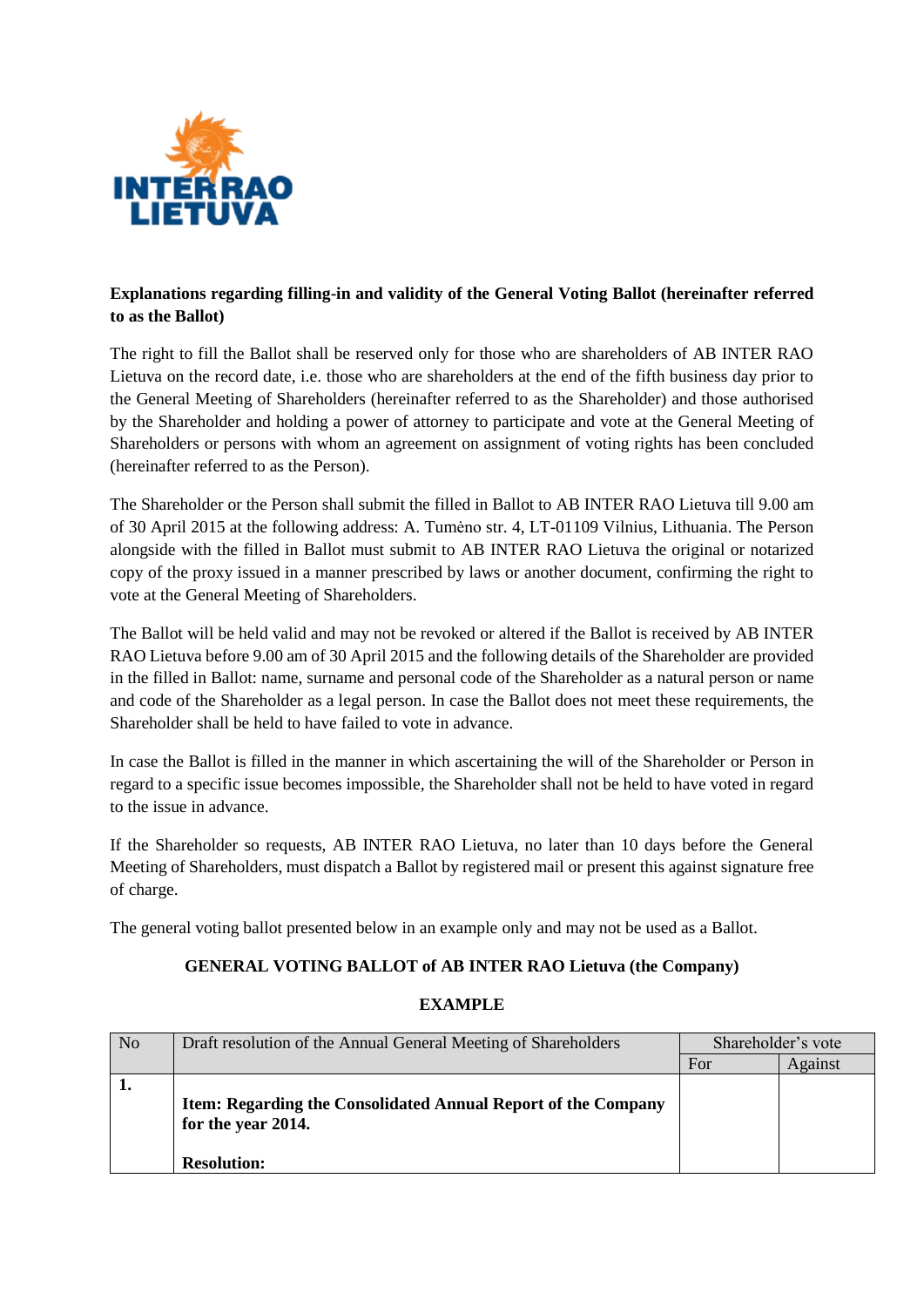|    | To take note of the Consolidated Annual Report of the Company for                                                |  |  |  |  |  |  |
|----|------------------------------------------------------------------------------------------------------------------|--|--|--|--|--|--|
|    | the year 2014, which has been approved by the Board and has been                                                 |  |  |  |  |  |  |
|    | analysed by the Supervisory Council of the Company;                                                              |  |  |  |  |  |  |
| 2. |                                                                                                                  |  |  |  |  |  |  |
|    | Item: Approval of the Audited Annual Financial Statements of the                                                 |  |  |  |  |  |  |
|    | Company for the year 2014 and the Audited Consolidated Annual                                                    |  |  |  |  |  |  |
|    | Financial Statements of the Group for the year 2014.                                                             |  |  |  |  |  |  |
|    |                                                                                                                  |  |  |  |  |  |  |
|    | <b>Resolution:</b>                                                                                               |  |  |  |  |  |  |
|    | To approve the Audited Annual Financial Statements of the Company                                                |  |  |  |  |  |  |
|    | for the year 2014 and the Audited Consolidated Annual Financial                                                  |  |  |  |  |  |  |
|    | Statements of the Group for the year 2014;                                                                       |  |  |  |  |  |  |
| 3. |                                                                                                                  |  |  |  |  |  |  |
|    | Item: Distribution of profit (loss) of the Company for the year                                                  |  |  |  |  |  |  |
|    | 2014.                                                                                                            |  |  |  |  |  |  |
|    |                                                                                                                  |  |  |  |  |  |  |
|    | <b>Resolution:</b>                                                                                               |  |  |  |  |  |  |
|    | To distribute the profit (loss) of the Company for the year 2014                                                 |  |  |  |  |  |  |
|    | according to the draft distribution of profit (loss);                                                            |  |  |  |  |  |  |
|    |                                                                                                                  |  |  |  |  |  |  |
| 4. | Item: Selection of the audit firm and approval of conditions of                                                  |  |  |  |  |  |  |
|    | payment for audit services.                                                                                      |  |  |  |  |  |  |
|    |                                                                                                                  |  |  |  |  |  |  |
|    | <b>Resolution:.</b>                                                                                              |  |  |  |  |  |  |
|    | To select UAB Ernst & Young Baltic, legal entity's code 110878442,                                               |  |  |  |  |  |  |
|    | address Subačiaus str. 7, Vilnius, as the audit firm to perform the audit                                        |  |  |  |  |  |  |
|    | of the financial statements of the Company for the year 2014 and to                                              |  |  |  |  |  |  |
|    | establish conditions on payment as follows: not exceeding EUR 35,000                                             |  |  |  |  |  |  |
|    | (without VAT) for the audit services;                                                                            |  |  |  |  |  |  |
| 5. |                                                                                                                  |  |  |  |  |  |  |
|    | Item: The change of the nominal value of shares and the                                                          |  |  |  |  |  |  |
|    | authorised capital of the Company from litas to euro.                                                            |  |  |  |  |  |  |
|    |                                                                                                                  |  |  |  |  |  |  |
|    | <b>Resolution:</b>                                                                                               |  |  |  |  |  |  |
|    | To change the nominal value of the shares and the<br>(i)                                                         |  |  |  |  |  |  |
|    | authorised capital of the Company from litas to euro;<br>To establish that the nominal value of one share of the |  |  |  |  |  |  |
|    | (ii)<br>Company is equal to EUR 0.29 (twenty nine euro cents);                                                   |  |  |  |  |  |  |
|    | To establish that the authorised capital of the<br>(iii)                                                         |  |  |  |  |  |  |
|    | Company is equal to EUR 5,800,000 (five million                                                                  |  |  |  |  |  |  |
|    | eight hundred thousand euro).                                                                                    |  |  |  |  |  |  |
| 6. | Item: Approval of the New Wording of the Articles of Association                                                 |  |  |  |  |  |  |
|    | of the Company.                                                                                                  |  |  |  |  |  |  |
|    |                                                                                                                  |  |  |  |  |  |  |
|    |                                                                                                                  |  |  |  |  |  |  |
|    | <b>Resolution:</b>                                                                                               |  |  |  |  |  |  |
|    | To approve New wording of Articles of Association of the<br>(i)                                                  |  |  |  |  |  |  |
|    | Company (Annex No. 4).<br>To assign the General Director of the Company Mr Giedrius                              |  |  |  |  |  |  |
|    | (ii)<br>Balčiūnas, to sign the New wording of the Articles of                                                    |  |  |  |  |  |  |
|    |                                                                                                                  |  |  |  |  |  |  |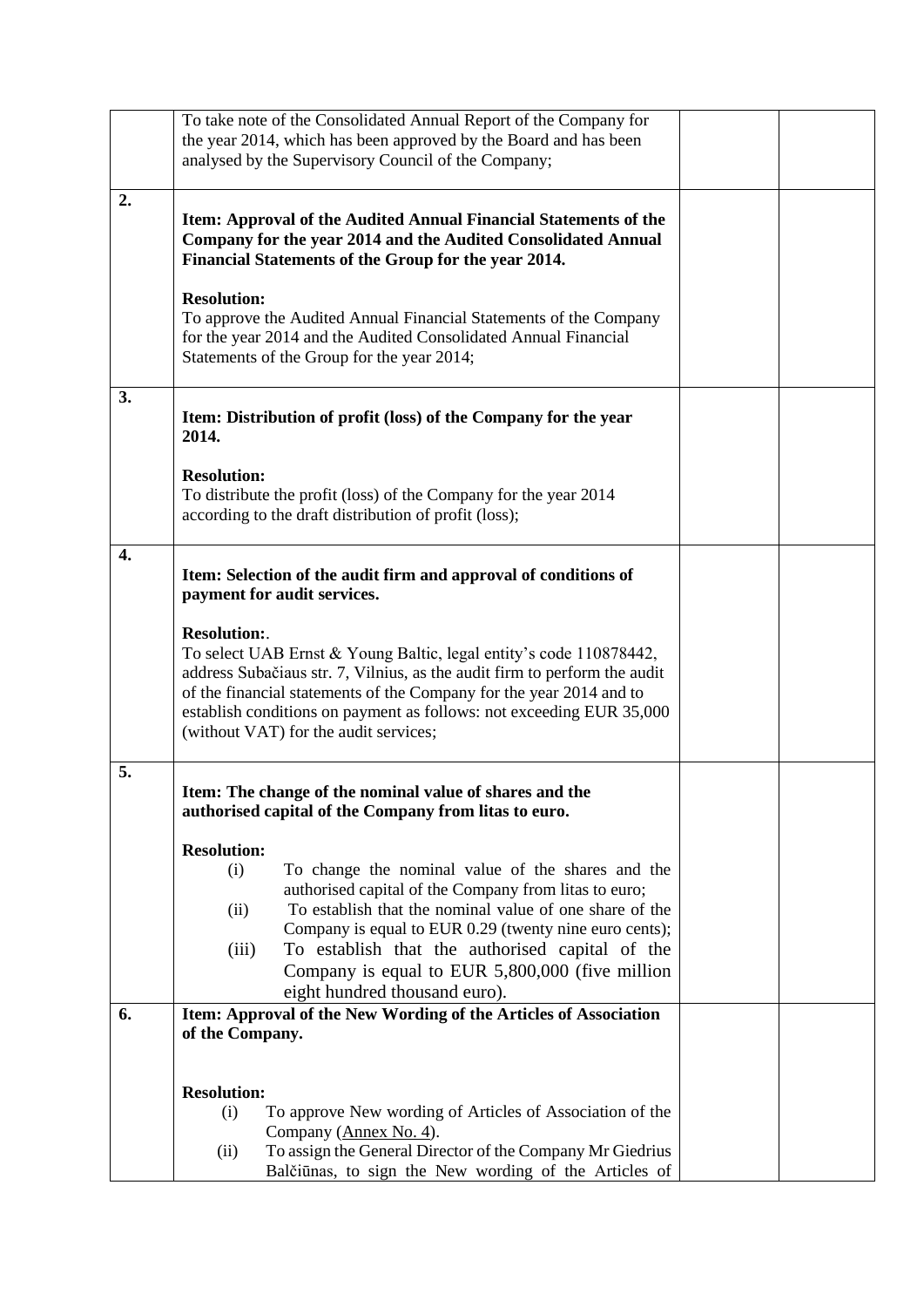| Association of the Company and any other necessary<br>documents for the registration of the New wording of the<br>Articles of Association of the Company with the Register of<br>Legal Entities of the Republic of Lithuania; prepare, sign<br>and submit to the Register of Legal Entities of the Republic<br>of Lithuania and other entities or institutions all and any<br>necessary documents and perform any actions related<br>therewith. |  |
|-------------------------------------------------------------------------------------------------------------------------------------------------------------------------------------------------------------------------------------------------------------------------------------------------------------------------------------------------------------------------------------------------------------------------------------------------|--|
|                                                                                                                                                                                                                                                                                                                                                                                                                                                 |  |

#### **Data, presented by a Shareholder - natural person:**

\_\_\_\_\_\_\_\_\_\_\_\_\_\_\_\_\_\_\_\_\_\_\_\_\_\_\_\_\_\_\_\_\_\_\_\_\_\_\_\_\_\_\_\_\_\_\_\_\_\_\_\_\_\_\_\_\_\_\_\_\_\_\_\_\_\_\_\_\_\_\_\_\_\_\_\_\_\_\_\_\_\_

*Data about the Shareholder:*

*(name, surname of the Shareholder)*

| Personal code: |  |  |  |
|----------------|--|--|--|
|                |  |  |  |

Signature: \_\_\_\_\_\_\_\_\_\_\_\_\_\_\_\_\_\_\_\_\_\_\_\_\_\_\_\_\_\_\_\_

 $Date:$ 

### **Data, presented by a Shareholder –legal person:**

\_\_\_\_\_\_\_\_\_\_\_\_\_\_\_\_\_\_\_\_\_\_\_\_\_\_\_\_\_\_\_\_\_\_\_\_\_\_\_\_\_\_\_\_\_\_\_\_\_\_\_\_\_\_\_\_\_\_\_\_\_\_\_\_\_\_\_\_\_\_\_\_\_\_\_\_\_\_\_\_\_

*Data about the Shareholder:*

*(name and legal form of the Shareholder)*

Legal entity's code:  $\frac{1}{2}$  code:  $\frac{1}{2}$  code:  $\frac{1}{2}$  code:  $\frac{1}{2}$  code:  $\frac{1}{2}$  code:  $\frac{1}{2}$  code:  $\frac{1}{2}$  code:  $\frac{1}{2}$  code:  $\frac{1}{2}$  code:  $\frac{1}{2}$  code:  $\frac{1}{2}$  code:  $\frac{1}{2}$  code:  $\frac{1}{2}$ 

Signature: \_\_\_\_\_\_\_\_\_\_\_\_\_\_\_\_\_\_\_\_\_\_\_\_\_\_\_\_\_\_\_\_

Date: \_\_\_\_\_\_\_\_\_\_\_\_\_\_\_\_\_\_\_\_\_\_\_\_\_\_\_\_\_\_\_\_

## *Data, presented by a Person, having right to vote by the shares, owned by a Shareholder:*

Name, date and number of the document that provides the right to vote, and name of the Person, who signed the document:

\_\_\_\_\_\_\_\_\_\_\_\_\_\_\_\_\_\_\_\_\_\_\_\_\_\_\_\_\_\_\_\_\_\_\_\_\_\_\_\_\_\_\_\_\_\_\_\_\_\_\_\_\_\_\_\_\_\_\_\_\_\_\_\_\_\_\_\_\_\_\_\_\_\_\_\_\_\_\_\_\_

\_\_\_\_\_\_\_\_\_\_\_\_\_\_\_\_\_\_\_\_\_\_\_\_\_\_\_\_\_\_\_\_\_\_\_\_\_\_\_\_\_\_\_\_\_\_\_\_\_\_\_\_\_\_\_\_\_\_\_\_\_\_\_\_\_\_\_\_\_\_\_\_\_\_\_\_\_\_\_\_\_\_

A Person, having the right to vote by the shares, owned by the Shareholder: